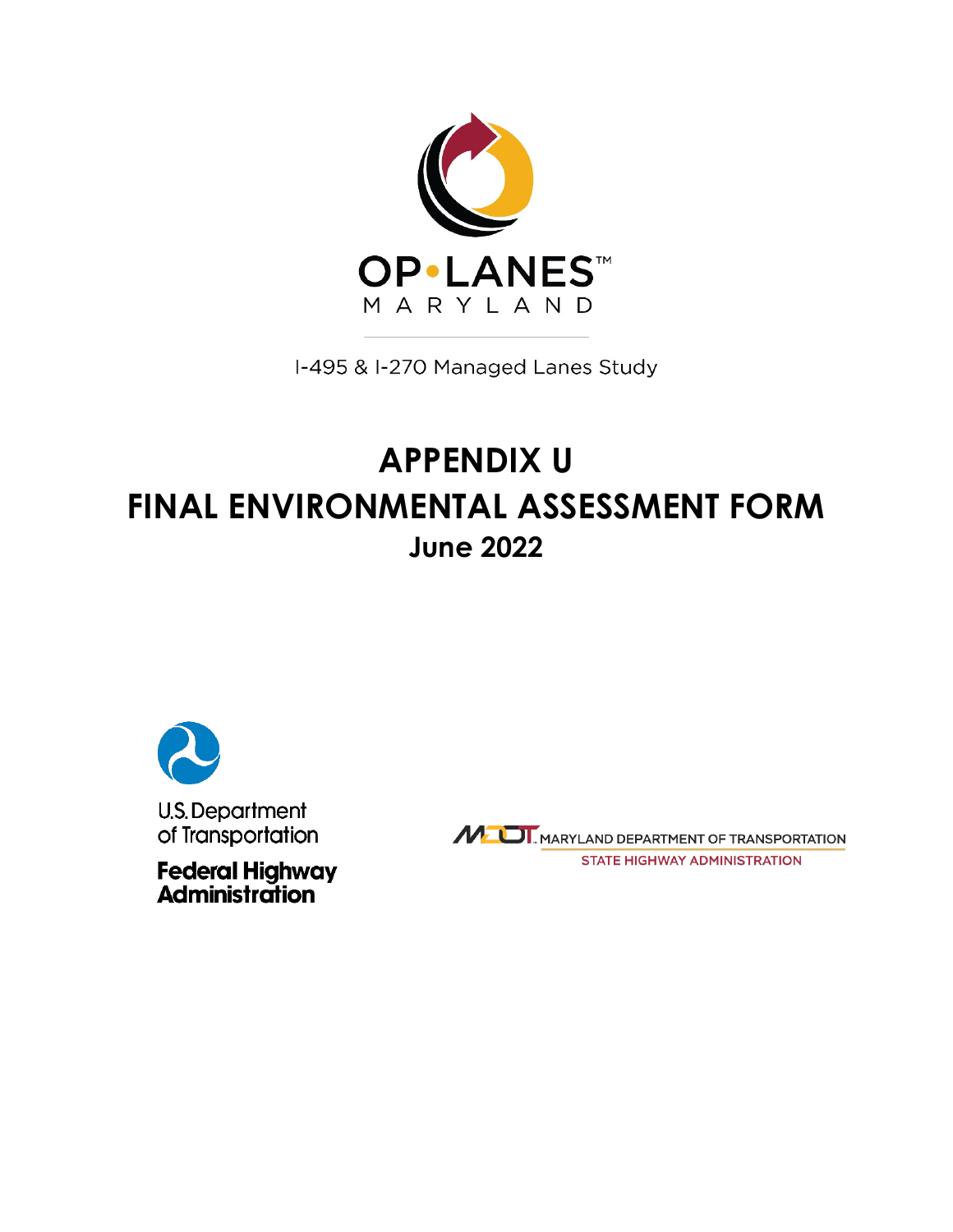

I-495 & I-270 Managed Lanes Study

The following Environmental Assessment Form is a requirement of the Maryland Environmental Policy Act and Maryland Department of Transportation Order 11.01.06.02. Its use is in keeping with the provisions of 1500.4(d) and 1506.2 and 06 of the Council of Environmental Quality Regulations, effective July 31, 1979, which recommend that duplication of Federal, State, and local procedures be integrated into a single process. The checklist identifies specific areas of the natural and socialeconomic environment, which have been considered while preparing this environmental assessment.

The reviewer can refer to the appropriate section of the document, as indicated in the "Comment" column of the form, for a description of specific characteristics of the natural or social-economic environment within the proposed study area. It will also highlight any potential impacts, beneficial or adverse that the action may incur. The "No" column indicates that during the scoping and early coordination processes, that specific area of the environment was not identified to be within the study area or would not be impacted by the proposed action.

|     |                                                                                                                                                           | <u>YES</u> | $\underline{\mathsf{NO}}$ | <b>COMMENTS</b> |
|-----|-----------------------------------------------------------------------------------------------------------------------------------------------------------|------------|---------------------------|-----------------|
|     | A. Land Use Considerations                                                                                                                                |            |                           |                 |
| 1.  | Will the action be within the 100 year<br>flood plain?                                                                                                    | X          |                           | Section 5.15    |
| 2.  | Will the action require a permit for<br>construction or alteration within the<br>50 year flood plain?                                                     |            | X                         |                 |
| 3.  | Will the action require a permit for<br>dredging, filling, draining, or alteration<br>of a wetland?                                                       | X          |                           | Section 5.12    |
| 4.  | Will the action require a permit for the<br>construction or operation of facilities<br>for solid waste disposal including<br>dredge and excavation spoil? |            | X                         |                 |
| 5.  | Will the action occur on slopes<br>exceeding 15 percent?                                                                                                  | X          |                           | Section 5.11    |
| 6.  | Will the action require a grading plan<br>or a sediment control permit?                                                                                   | X          |                           | Section 5.11    |
| 7.  | Will the action require a mining permit<br>for deep or surface mining?                                                                                    |            | X                         |                 |
| 8.  | Will the action require a permit for<br>drilling a gas or oil well?                                                                                       |            | X                         |                 |
| 9.  | Will the action require a permit for<br>airport construction?                                                                                             |            | X                         |                 |
| 10. | Will the action require a permit for the<br>crossing of the Potomac River by<br>conduits, cables, or other like devices?                                  |            | X                         |                 |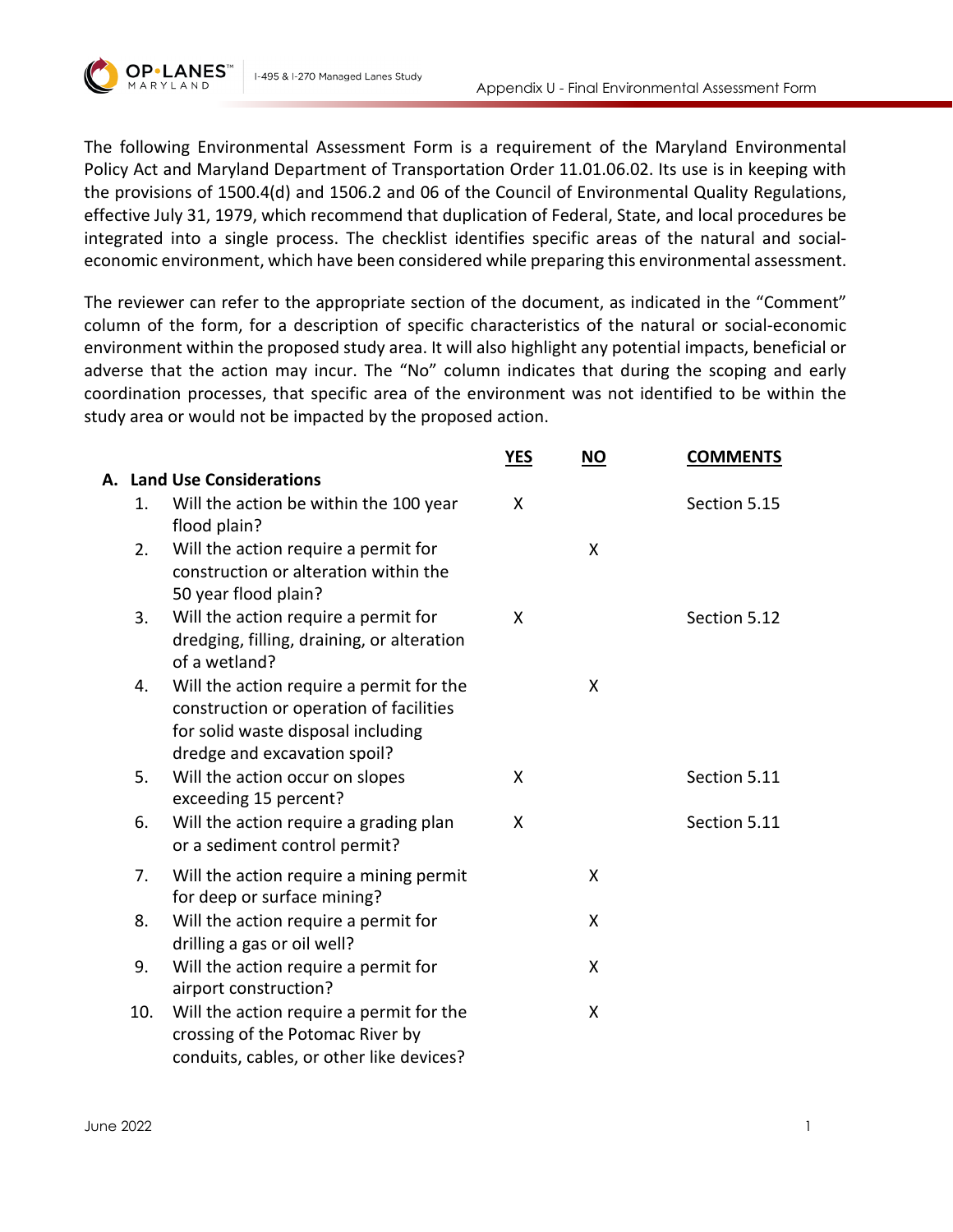

|     |                                                                                                                                                                | <b>YES</b> | $NO$ | <b>COMMENTS</b>                            |
|-----|----------------------------------------------------------------------------------------------------------------------------------------------------------------|------------|------|--------------------------------------------|
| 11. | Will the action affect the use of a<br>public recreation area, park, forest,<br>wildlife management area, scenic river,<br>or wildland?                        | X          |      | Section 5.4<br>Section 5.13                |
| 12. | Will the action affect the use of any<br>natural or man-made features that are<br>unique to the county, State, or nation?                                      | X          |      | Section 5.4<br>Section 5.7<br>Section 5.13 |
| 13. | Will the action affect the use of an<br>archaeological or historical site or<br>structure?                                                                     | X          |      | Section 5.7                                |
|     | <b>B. Water Use Considerations</b>                                                                                                                             |            |      |                                            |
|     | 14. Will the action require a permit for the<br>change of the course, current, or cross<br>section of a stream or other body of<br>water?                      | X          |      | Section 5.12                               |
| 15. | Will the action require the construction<br>alteration, or removal of a dam,<br>reservoir, or waterway obstruction?                                            |            | X    |                                            |
| 16. | Will the action change the overland<br>flow of storm water or reduce the<br>absorption capacity of the ground?                                                 | X          |      | Section 5.14                               |
|     | 17. Will the action require a permit for the<br>drilling of a water well?                                                                                      |            | X    |                                            |
| 18. | Will the action require a permit for<br>water appropriation?                                                                                                   |            | X    |                                            |
|     | 19. Will the action require a permit for the<br>construction and operation of facilities<br>treatment or distribution of water?                                |            | X    |                                            |
| 20  | Will the project require a permit for<br>the construction and operation of<br>facilities for sewage treatment or land<br>disposal of liquid waste derivatives? |            | X    |                                            |
|     | 21. Will the action result in any discharge<br>into surface or subsurface water?                                                                               | X          |      | Section 5.13<br>Section 5.14               |
| 22. | If so, will the discharge affect ambient<br>water quality limits or require a<br>discharge permit?                                                             |            | X    |                                            |
|     | <b>C.</b> Air Use Considerations                                                                                                                               |            |      |                                            |
|     | 23. Will the action result in any discharge<br>into the air?                                                                                                   | X          |      | Section 5.8                                |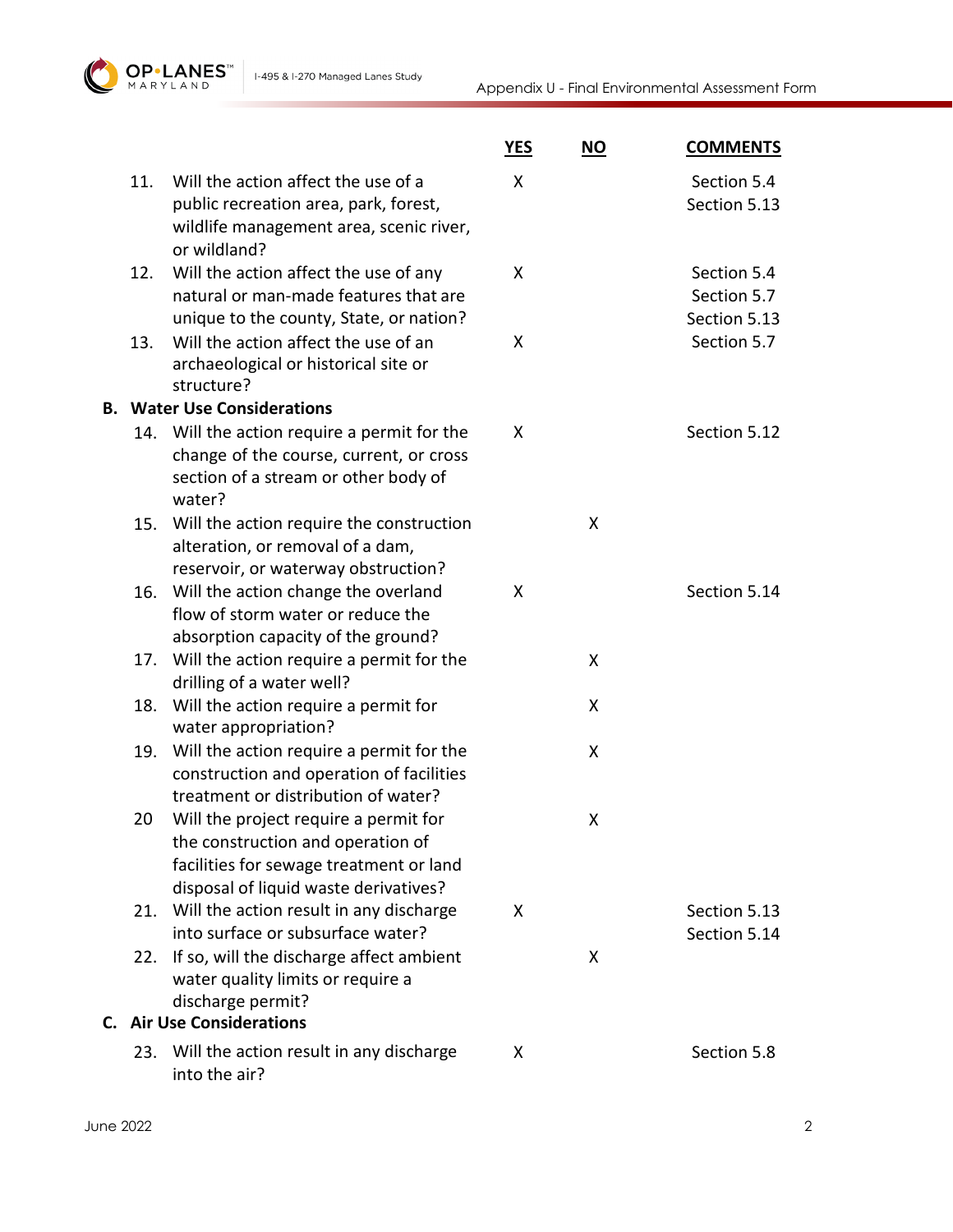

|   |     |                                                                                                                                                 | <b>YES</b> | <b>NO</b> | <b>COMMENTS</b>                              |
|---|-----|-------------------------------------------------------------------------------------------------------------------------------------------------|------------|-----------|----------------------------------------------|
|   | 24. | If so, will the discharge affect ambient<br>air quality limits or produce a<br>disagreeable odor?                                               |            | X         |                                              |
|   |     | 25. Will the action generate additional<br>noise which differs in character or level<br>from present conditions?                                | X          |           | Section 5.9                                  |
|   |     | 26. Will the action preclude future use of<br>related air space?                                                                                |            | X         |                                              |
|   |     | 27. Will the action generate any<br>radiological, electrical, magnetic, or<br>light influences?                                                 |            | X         |                                              |
|   |     | <b>D.</b> Plants and Animals                                                                                                                    |            |           |                                              |
|   |     | 28. Will the action cause the disturbance,<br>reduction, or loss of any rare, unique,<br>or valuable plant or animal?                           | X          |           | Section 5.19                                 |
|   |     | 29. Will the action result in the significant<br>reduction or loss of any fish or wildlife<br>habitats?                                         |            | X         | Section 5.16<br>Section 5.17<br>Section 5.18 |
|   | 30. | Will the action require a permit for the<br>use of pesticides, herbicides, or other<br>biological, chemical, or radiological<br>control agents? |            | X         |                                              |
| E |     | <b>Socio-Economic Considerations</b>                                                                                                            |            |           |                                              |
|   |     | 31. Will the action result in a preemption<br>or division of properties or impair their<br>economic use?                                        | X          |           | Section 5.5                                  |
|   | 32. | Will the action cause relocation of<br>activities or structures, or result in a<br>change in the population density or<br>distribution?         | X          |           | Section 5.5                                  |
|   | 33. | Will the action alter land values?                                                                                                              | X          |           | Section 5.5                                  |
|   | 34. | Will the action affect traffic flow and<br>volume?                                                                                              | X          |           | Section 4.3                                  |
|   |     | 35. Will the action affect the production,<br>extraction, harvest, or potential use of<br>a scarce or economically important<br>resource?       |            | X         |                                              |
|   |     | 36. Will the action require a license to<br>construct a sawmill or other plant for<br>manufacture of forest products?                           |            | X         |                                              |